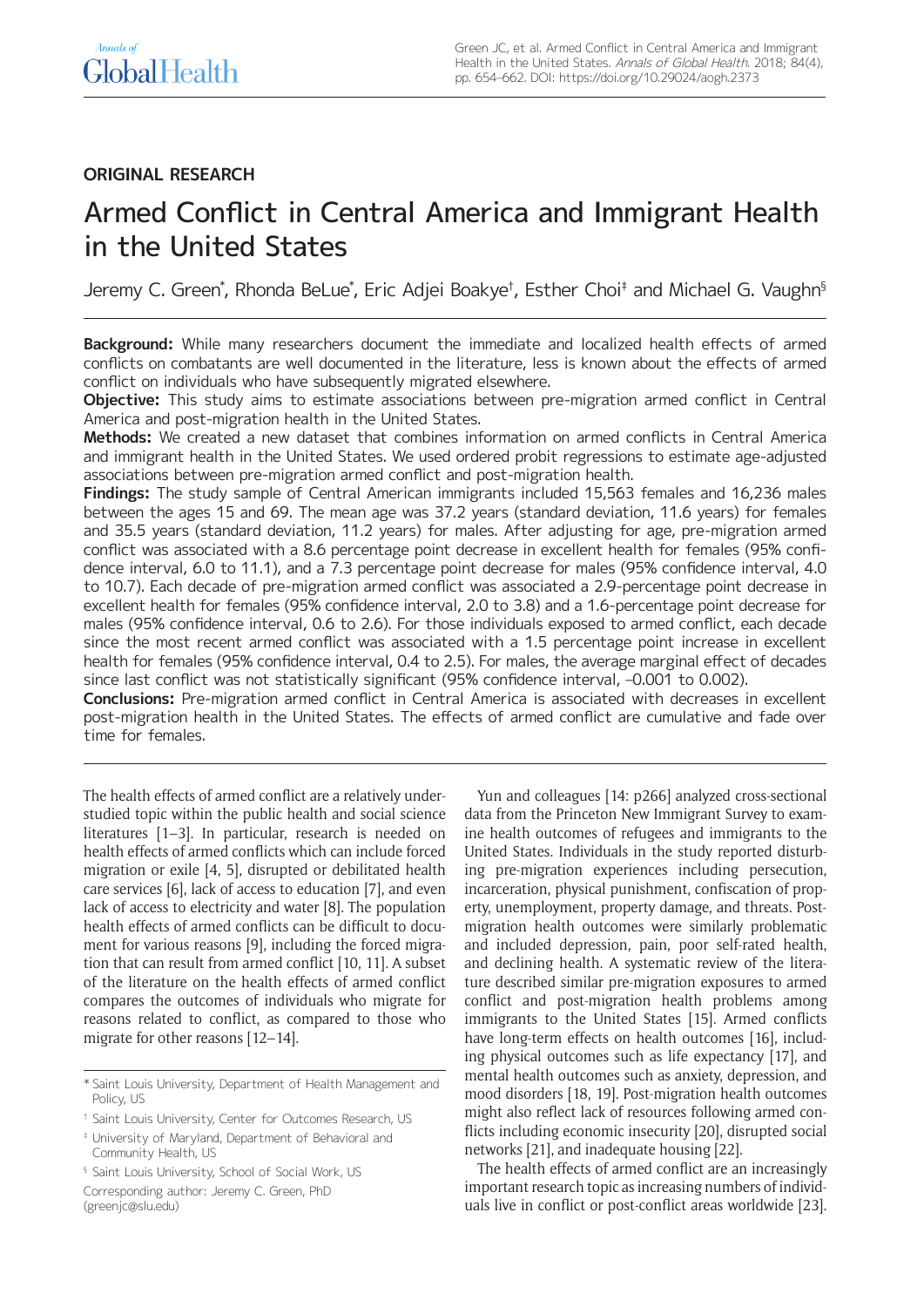One noteworthy shortcoming in the literature is the relative lack of evidence to date on links between pre-migration armed conflict to post-migration population health outcomes. Our study expands the literature on pre-migration armed conflict and post-migration health outcomes by quantifying associations between pre-migration armed conflict in Central America and post-migration health outcomes in the United States. Understanding the health of immigrants in the United States will become increasingly important, as more immigrants settle in the United States than in any other country [24]. We studied Central America because of the high rates of armed conflict and violence in this region [25, 26]. We study long-term effects of armed conflict in displaced populations, which can persist over time [27] and be detected for decades following the conflicts [28, 29].

Our study is motivated by conceptual frameworks that describe the wide-ranging public health consequences of armed conflict [30], including long-term effects on the life-course of noncombatant and civilian populations [31]. Additional conceptual motivation for our empirical work comes from a literature on immigrant health over the life-course, including cumulative disadvantage that can result from pre-migration and early life experiences [32]. Our research contributes to an empirical literature that links pre-migration violence to post-migration health outcomes [33–35]. The current study is most closely related to Joly and Wheaton [39: p89], who relate pre-migration armed conflict in immigrant sending countries to postmigration health anxiety and depression in Canadian immigrant populations. Our primary research aims are to estimate effects and cumulative effects of pre-migration armed conflict on post-migration health status. In addition, we aim to test whether the health effects of armed conflict fade over time, and whether the effects of armed conflict vary by gender.

#### **Methods**

To estimate associations between pre-migration exposure to armed conflict in Central America and post-migration health outcomes of Central American immigrants in the United States, we created a new dataset that combines information on country-by-year variation in pre-migration armed conflict exposure, with individual-level post-migration health outcomes and relevant covariates. The study sample included individuals born in Belize, Costa Rica, El Salvador, Guatemala, Honduras, Nicaragua, and Panama who subsequently migrated to the United States. We analyzed this new dataset using descriptive and inferential statistics to study the effects of pre-migration armed conflict and post-migration health outcomes. The Saint Louis University institutional review board determined that the research did not constitute human subjects research, and was therefore exempt from further review.

## **Data Sources**

We combined information from two data sources to create the analytical file for this study. To start, we analyzed country-by-year variation in armed conflicts using the Major Episodes of Political Violence file from 1948 to 2015

[36]. The file is publically available, updated annually, and includes data on armed conflicts around the world. The Major Episodes of Political Violence file is one of the data sources available as part of the Armed Conflict and Intervention series of files. The Armed Conflict and Intervention files are collected and maintained by the Integrated Network for Societal Conflict Research at the Center for Systemic Peace.

Next, we analyzed individual-level variation in postmigration health outcomes using repeated cross-sectional data from the Integrated Public Use Microdata Series adult sample from 1996 to 2015 [37]. The Integrated Public Use Microdata Series combines information from multiple sources across different years to facilitate the analysis of multiple years of individual-level data. Within the Integrated Public Use Microdata Series, we analyzed data from the Current Population Survey, and the Annual Social and Economic Supplement. The Annual Social and Economic Supplement is an annual survey completed in March of each year, and includes data on health status. These data are collected by the United States Bureau of Labor Statistics and the United States Census Bureau and gathered from in-person and telephone interviews. For our analysis, we included demographic data on individual country of birth, year of immigration to the United States, individual age in years, and male or female gender. In addition, we included the sampling weights. The sampling weights can help to correct estimates and standard errors for elements of the survey design, including non-response and an oversampling of Hispanic individuals.

#### **Study Variables**

The dependent variable for our analysis was individuallevel, self-reported health status measured on a five-category Likert scale of excellent health, very good health, good health, fair health, and poor health. Self-reported health status was collected as part of the Annual Social and Economic Supplement survey included in the Integrated Public Use Microdata Series. The survey question was worded as follows: "Would you say your health in general is excellent, very good, good, fair, or poor?" The key independent variables for our analysis were individual-level, pre-migration measures of exposure to armed conflict in Central America, during or after the year of birth and before or during the year of immigration to the United States, for each individual in the dataset. To create the pre-migration measures of exposure to armed conflict, we combined country by year data from the Major Episodes of Political Violence with repeated cross-sections of individual data from the Current Population Survey. We created three different pre-migration measures of armed conflict exposure – a dichotomous variable for any premigration armed conflict exposure, a continuous variable for the number of years of pre-migration armed conflict exposure and, within the sample of individuals with any pre-migration armed conflict exposure, a continuous variable for the number of years since the most recent year of pre-migration armed conflict exposure.

To create the pre-migration measures of armed conflict exposure, we first extracted the relevant information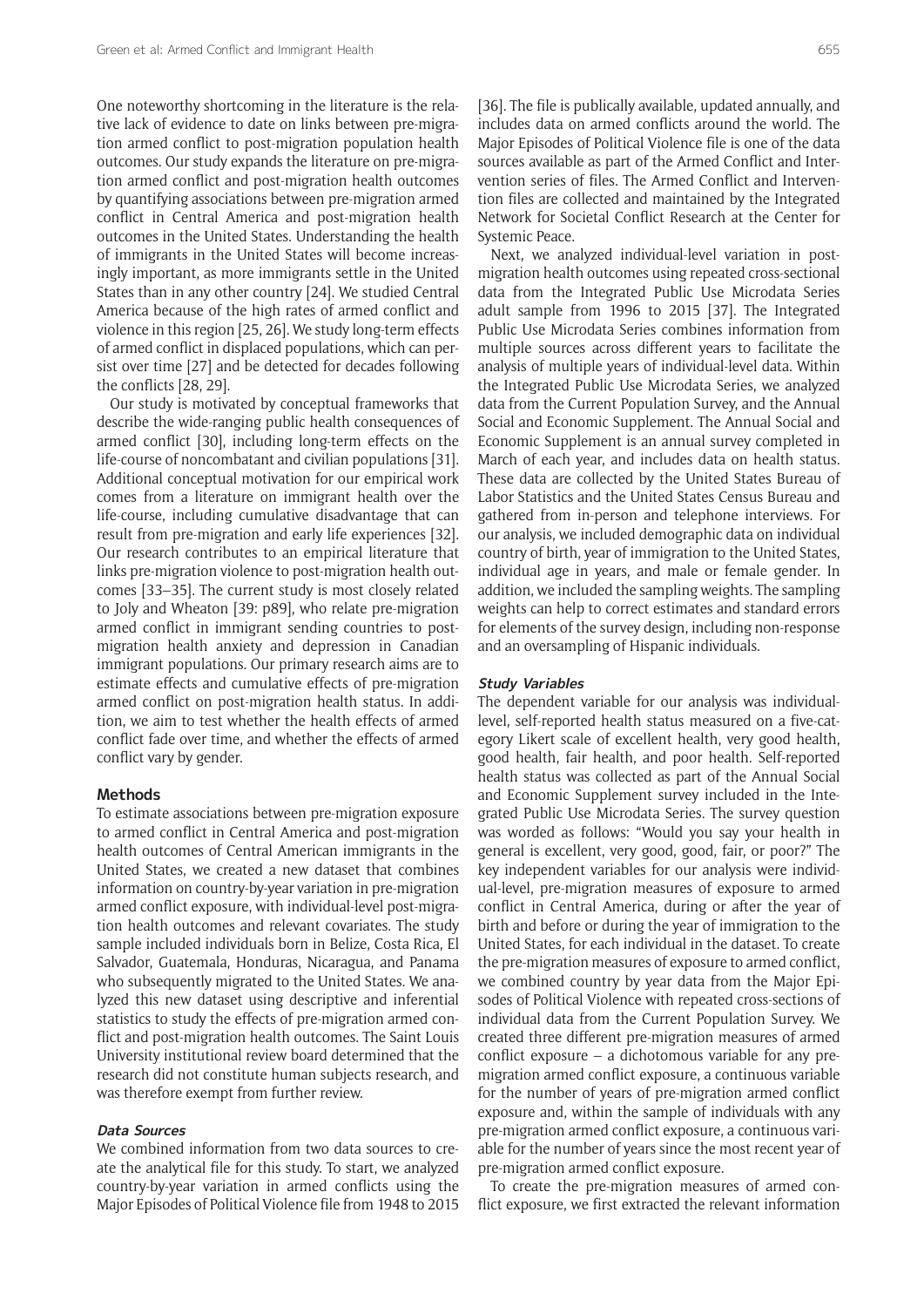on armed conflicts in Central America from the Major Episodes of Political Violence file and then coded these events in the Current Population Survey over the lifecourse of each individual in the microdata. In the Major Episodes of Political Violence file, we selected the country by year observations that had any indicators of armed conflict. For each year and country of armed conflict, we created an indicator for pre-migration exposure to armed conflict that flagged each individual in the microdata who was born in the country of the armed conflict, before or during the armed conflict, and subsequently migrated to the United States during or after the armed conflict.

We summed these armed conflict indicators within each individual in the microdata, to create the continuous variable measuring number of years of pre-migration armed conflict exposure during or after the year of birth and before or during the year of migration to the United States. We then subset the study sample to include on those individuals with at least one year of pre-migration armed conflict exposure, to create the number of years since the most recent year of pre-migration armed conflict exposure. To create this variable, we subtracted the year of the most recent pre-migration armed conflict exposure from the survey year, for each individual separately. To facilitate the interpretation of regression analyses, we divided the years of pre-migration armed conflict, and the years since the most recent pre-migration armed conflict, by 10 to create variables for decades of pre-migration armed conflict and decades since the most recent premigration armed conflict.

#### **Statistical Analysis**

The statistical analysis of the study included three main steps – describing the prevalence of pre-migration exposure to armed conflict among individuals included in the study sample, describing the unadjusted associations between pre-migration armed conflict exposure and the distribution of post-migration self-reported health status, and estimating age-adjusted associations between the pre-migration conflict exposure and the post-migration health outcome. For each step of the statistical analysis, we stratified the study sample by gender, to examine the exposure and associations with outcomes for males and females separately. To describe the prevalence of premigration armed conflict exposure in the study sample, we examined the frequency of one or more years of premigration armed conflict for each country of birth and gender included in the study sample. To describe the unadjusted associations between pre-migration armed conflict exposure and the distribution of post-migration self-reported health status, we examined cross-tabulations between the pre-migration exposure and the post-migration outcomes for each gender separately and used chisquare tests to quantify the statistical significance of the association between these two variables of interest, and considered *P* values less than 0.05 from two-sided hypothesis tests to be statistically significantly different from zero.

 To estimate unadjusted associations and age-adjusted associations between pre-migration armed conflict

exposures and the post-migration health outcomes, we used a regression-based design. The regression-based design consisted of two steps – fitting the regression models, and generating the predictions [38]. First, we fit multivariate, ordered probit regressions of the five categories of health status on each of the measures of pre-migration armed conflict exposures, separately. In the adjusted analyses, we added control variables for age, age squared, and age cubed in multivariable specifications of the baseline models. Second, we examined the marginal effects of each of the measures of pre-migration armed conflict exposure on each of the five categories of health status. In the adjusted analyses, we conditioned the marginal effects on the observed distributions of age, age squared, and age cubed. For the dichotomous independent variable of any pre-migration exposure to armed conflict, we examined the incremental marginal effects. For the continuous independent variables for decades of pre-migration exposure to armed conflict, and for decades since the most recent pre-migration exposure to armed conflict, we examined the average marginal effects.

We used the delta method to compute 95% confidence intervals from two-sided hypothesis tests [39]. Marginal effect estimates and corresponding confidence intervals were corrected for aspects of the sampling design of the Annual Social and Economic Supplement survey, using weights from the survey for the inverse probability that each observation is included in the study. These sampling weights incorporate various aspects of the survey design into inferential statistics, including corrections for nonresponse and the oversampling of Hispanic individuals in the Annual Social and Economic Supplement surveys fielded during March of each year. Statistical analyses were carried out in Stata software version 14, manufactured by StataCorp [40].

### **Results**

The study sample included a total of 15,563 females and 16,236 males between the ages of 15 and 69 at the time of the health outcomes survey. Thirteen individuals were excluded from the study sample due to missing data on year of immigration. The mean age of individuals in the study sample was 37.2 years (standard deviation, 11.6 years) for females and 35.5 years (standard deviation, 11.2 years) for males. The following sections present results of the descriptive analysis, which finds statistically significant associations between pre-migration armed conflict and post-migration health status and the regression analysis, which finds that the age-adjusted health effects of armed conflict accumulate over time for males and females, and fade over time for females.

#### **Descriptive Analysis**

**Table 1** reports the prevalence of pre-migration armed conflict experienced by Central American immigrants, stratified by country of birth and by gender. The prevalence of pre-migration armed conflict ranged from a low of 0% in Belize to a high of 99.1% in Guatemala among females, and from a low of 0% in Belize to a high of 99.0% in Guatemala among males. For Central American immi-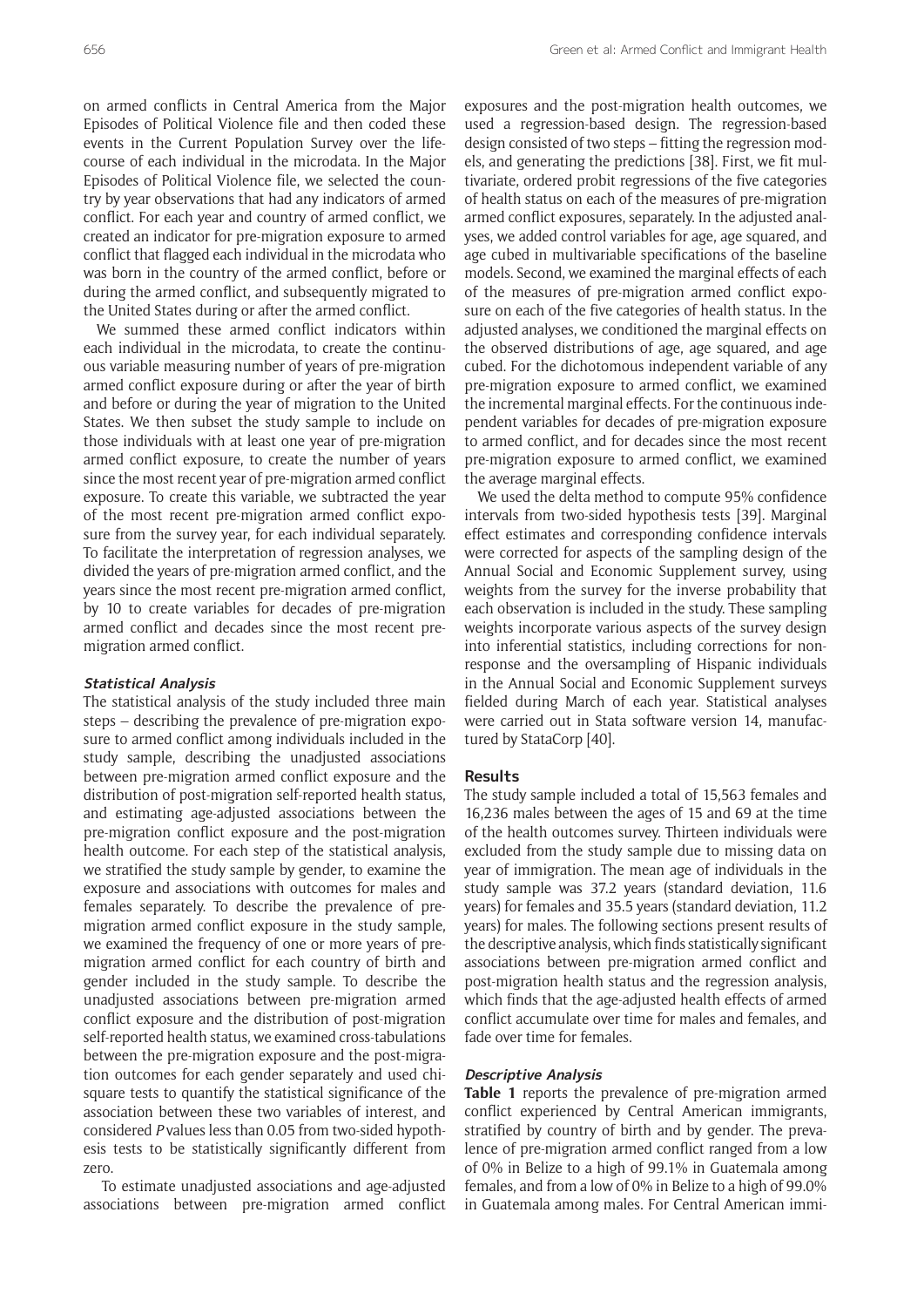| Table 1: Pre-migration Armed Conflict for Central American Immigrants <sup>a</sup> . |  |  |
|--------------------------------------------------------------------------------------|--|--|
|                                                                                      |  |  |

| Country of<br><b>Birth</b> | <b>Armed Conflict,</b><br>No. (%) | No Armed Conflict,<br>No. (%) | Total, No.<br>(%) |
|----------------------------|-----------------------------------|-------------------------------|-------------------|
|                            |                                   | Females ( $n = 15563$ )       |                   |
| Belize                     | 0(0)                              | 213 (100)                     | 213 (100)         |
| Costa Rica                 | 81 (17.12)                        | 392 (82.88)                   | 473 (100)         |
| El Salvador                | 6733 (97.23)                      | 192 (2.773)                   | 6925 (100)        |
| Guatemala                  | 3542 (99.05)                      | 34 (0.951)                    | 3576 (100)        |
| Honduras                   | 2219 (95.03)                      | 116 (4.968)                   | 2335 (100)        |
| Nicaragua                  | 1260 (95.74)                      | 56 (4.255)                    | 1316 (100)        |
| Panama                     | 309 (42.62)                       | 416 (57.38)                   | 725 (100)         |
| Total                      | 14144 (90.88)                     | 1419 (9.118)                  | 15563 (100)       |
|                            |                                   | Males ( $n = 16236$ )         |                   |
| Belize                     | 0(0)                              | 136 (100)                     | 136 (100)         |
| Costa Rica                 | 64 (15.09)                        | 360 (84.91)                   | 424 (100)         |
| El Salvador                | 6781 (96.83)                      | 222 (3.170)                   | 7003 (100)        |
| Guatemala                  | 4696 (99.03)                      | 46 (0.970)                    | 4742 (100)        |
| Honduras                   | 2267 (94.97)                      | 120 (5.027)                   | 2387 (100)        |
| Nicaragua                  | 1055 (95.13)                      | 54 (4.869)                    | 1109 (100)        |
| Panama                     | 131 (30.11)                       | 304 (69.89)                   | 435 (100)         |
| Total                      | 14994 (92.35)                     | 1242 (7.650)                  | 16236 (100)       |

a Table entries are counts and frequencies of pre-migration armed conflict. For each individual, pre-migration armed conflict includes any armed conflict that occurred in their country of birth, during or after their year of birth, and before or during their year of immigration to the United States.

grants across all countries of birth included in the study sample, the overall prevalence of pre-migration armed conflict was 90.9% for females and 92.4% for males.

**Tables 2** and **3** report the mean number of years of premigration armed conflict and the number of years since the most recent pre-migration armed conflict, respectively. The results in **Table 2** show that the mean number of years of pre-migration armed conflict ranged from a low of 0 years in Belize to a high of 17.4 years in Guatemala (standard deviation, 7.6 years) for females, and from a low of 0 years in Belize to a high of 16.9 years in Guatemala (standard deviation, 7.5 years) for males. Overall, the mean number of years of pre-migration armed conflict was 10.9 years for females (standard deviation, 7.5 years) and 11.5 years for males (standard deviation, 7.4 years).

The results in **Table 3** show, in the subsample of individuals with at least one year of pre-migration armed conflict, that the mean number of years since the last premigration armed conflict ranged from a low of 17.2 years in Guatemala (standard deviation, 7.8 years) to a high of 50.9 years in Costa Rica (standard deviation, 5.4 years) for females and from a low of 16.1 years in Guatemala (standard deviation, 7.1 years) to a high of 51.2 years in Costa Rica (standard deviation, 5.5 years) for males. **Table 4** reports the health status of Central American immigrants in the United States, stratified by pre-migration armed conflict exposure and by gender. The distribution of health

outcomes was statistically significantly associated with pre-migration armed conflict exposure, for both females and males.

#### **Regression Analysis**

In **Tables 5** through **7**, we present the results of the regression analysis on the post-migration health effects of pre-migration armed conflict. Within each table of regression results, the top panel reports the unadjusted associations between pre-migration armed conflict and postmigration health status, and the bottom panel reports age-adjusted associations between pre-migration armed conflict and post-migration health status. Within each panel of the regression results, the first column reports results for females, and the second column reports results for males.

**Table 5** reports the incremental effects of the dichotomous indicator for any pre-migration armed conflict exposure on the distribution of post-migration health status, conditioned on the observed distributions of age, age squared, and age cubed, and stratified by gender. For females and males, we found negative associations between pre-migration armed conflict and post-migration health outcomes. Pre-migration armed conflict was associated with an 8.6 percentage point decrease in the probability of excellent post-migration health (95% confidence interval, 6.0 to 11.1) for females, and a 7.3 percentage point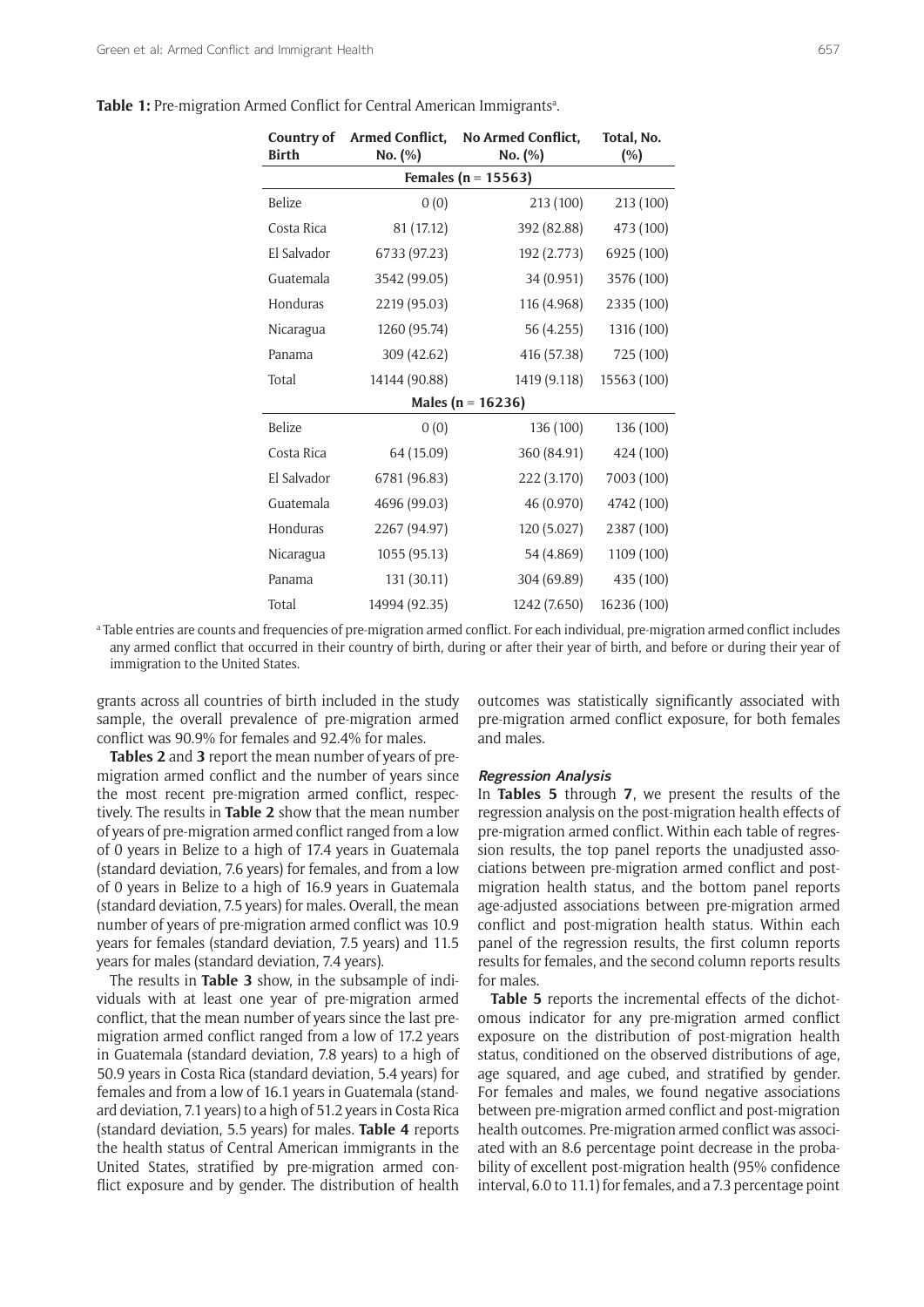| Table 2: Years of Pre-migration Armed Conflict for Central |  |
|------------------------------------------------------------|--|
| American Immigrants <sup>a</sup> .                         |  |

| Country of<br><b>Birth</b> | <b>Years of Armed Conflict, Mean</b><br>(SD) |                               |  |
|----------------------------|----------------------------------------------|-------------------------------|--|
| Gender                     | <b>Females</b><br>$(n = 15563)$              | <b>Males</b><br>$(n = 16236)$ |  |
| <b>Belize</b>              | 0(0)                                         | 0(0)                          |  |
| Costa Rica                 | 0.218(0.514)                                 | 0.179(0.452)                  |  |
| El Salvador                | 9.255 (4.902)                                | 9.363 (4.817)                 |  |
| Guatemala                  | 17.37 (7.583)                                | 16.89 (7.453)                 |  |
| Honduras                   | 13.89 (7.153)                                | 13.34 (7.068)                 |  |
| Nicaragua                  | 7.846 (4.119)                                | 7.826 (3.965)                 |  |
| Panama                     | 0.426(0.495)                                 | 0.301(0.459)                  |  |
| Total                      | 10.88 (7.495)                                | 11.48 (7.372)                 |  |

Abbreviation: SD, standard deviation.

a Table entries are means and standard deviations for the number of years of pre-migration armed conflict. For each individual, the number of years of pre-migration armed conflict includes years of armed conflict that occurred in their country of birth, during or after their year of birth, and before or during their year of immigration to the United States.

**Table 4:** Central American Immigrant Health, by Premigration Armed Conflict<sup>a</sup>.

| Health                  | Armed Con-<br>flict, No. $(\%)$ | <b>No Armed Con-</b><br>flict, No. $(\%)$ | P Value <sup>b</sup> |  |
|-------------------------|---------------------------------|-------------------------------------------|----------------------|--|
| Females ( $n = 15563$ ) |                                 |                                           |                      |  |
| Excellent               | 3338 (23.60)                    | 472 (33.26)                               |                      |  |
| Very good               | 4650 (32.88)                    | 481 (33.90)                               | < .001               |  |
| Good                    | 4547 (32.15)                    | 343 (24.17)                               |                      |  |
| Fair                    | 1248 (8.824)                    | 85 (5.990)                                |                      |  |
| Poor                    | 361 (2.552)                     |                                           |                      |  |
| Total                   | 14144 (100)                     | 1419 (100)                                |                      |  |
| Males (n = $16236$ )    |                                 |                                           |                      |  |
| Excellent               | 4015 (26.78)                    | 473 (38.08)                               |                      |  |
| Very good               | 5161 (34.42)                    | 420 (33.82)                               |                      |  |
| Good                    | 4594 (30.64)                    | 275 (22.14)                               | < .001               |  |
| Fair                    | 964 (6.429)<br>52 (4.187)       |                                           |                      |  |
| Poor                    | 260 (1.734)                     | 22 (1.771)                                |                      |  |
| Total                   | 14994 (100.00)                  | 1242 (100)                                |                      |  |

a Table entries are counts and frequencies of individuals in the study sample by pre-migration armed conflict and health status. For each individual, pre-migration armed conflict includes any armed conflict that occurred in their country of birth, during or after their year of birth, and before or during their year of immigration to the United States. b *<sup>P</sup>* values are from chi-square tests.

decrease in the probability of excellent post-migration health (95% confidence interval, 4.0 to 10.7) for males.

**Table 3:** Years Since Pre-migration Armed Conflict for Central American Immigrants<sup>a</sup>.

| Country of<br><b>Birth</b> | <b>Years Since Last Armed Conflict, Mean</b><br>(SD)             |               |
|----------------------------|------------------------------------------------------------------|---------------|
| Gender                     | <b>Males</b><br><b>Females</b><br>$(n = 14994)$<br>$(n = 14144)$ |               |
| Belize                     | $-b$                                                             | $-b$          |
| Costa Rica                 | 50.89 (5.422)                                                    | 51.17 (5.545) |
| El Salvador                | 19.15 (6.988)                                                    | 18.65 (6.680) |
| Guatemala                  | 17.16 (7.752)                                                    | 16.11 (7.085) |
| Honduras                   | 19.63 (6.725)                                                    | 18.99 (5.992) |
| Nicaragua                  | 19.80 (8.815)                                                    | 19.49 (8.121) |
| Panama                     | 18.19 (5.300)                                                    | 18.40 (5.280) |
| Total                      | 18.94 (7.739)                                                    | 18.10 (7.255) |

Abbreviation: SD, standard deviation.

a Table entries are means and standard deviations for the number of years since the last pre-migration armed conflict. For each individual, the last pre-migration armed conflict occurred in their country of birth, during or after their year of birth, and before or during their year of immigration to the United States.<br><sup>b</sup> There were no armed conflicts in Belize during the study period.

**Table 6** reports the average marginal effects of the continuous variable for years of pre-migration armed conflict exposure, which we measured in decades. After adjusting for age, age squared, and age cubed, we found negative associations between the number of decades of pre-migration armed conflict exposure and post-migration health outcomes for females and males. Each additional decade of pre-migration armed conflict was associated with a 2.9 percentage point decrease in the probability of excellent post-migration health for females (95% confidence interval, 2.0 to 3.8) and a 1.6 percentage point decrease for males (95% confidence interval, 0.6 to 2.6).

**Table 7** reports the age-adjusted associations between the number of decades since the most recent pre-migration armed conflict among the subgroup of individuals in the study sample with at least one year of pre-migration armed conflict, and the distribution of post-migration health status, stratified by gender. Conditional on the observed distributions of age, age squared, and age cubed, we found positive associations between the number of decades since the last conflict and post-migration health status for females, but not for males. Among the 14,144 females in the study sample who experienced at least one year of pre-migration armed conflict, each additional decade since the most recent pre-migration armed conflict is associated with a 1.5 percentage point increase in the probability of excellent post-migration health status (95% confidence interval, 0.4 to 2.5). Among the 14,994 males in the study sample who experienced at least one year of pre-migration armed conflict, we found no evidence of an association between the time since the most recent armed conflict and post-migration health status, as the average marginal effect of decades since last conflict on health was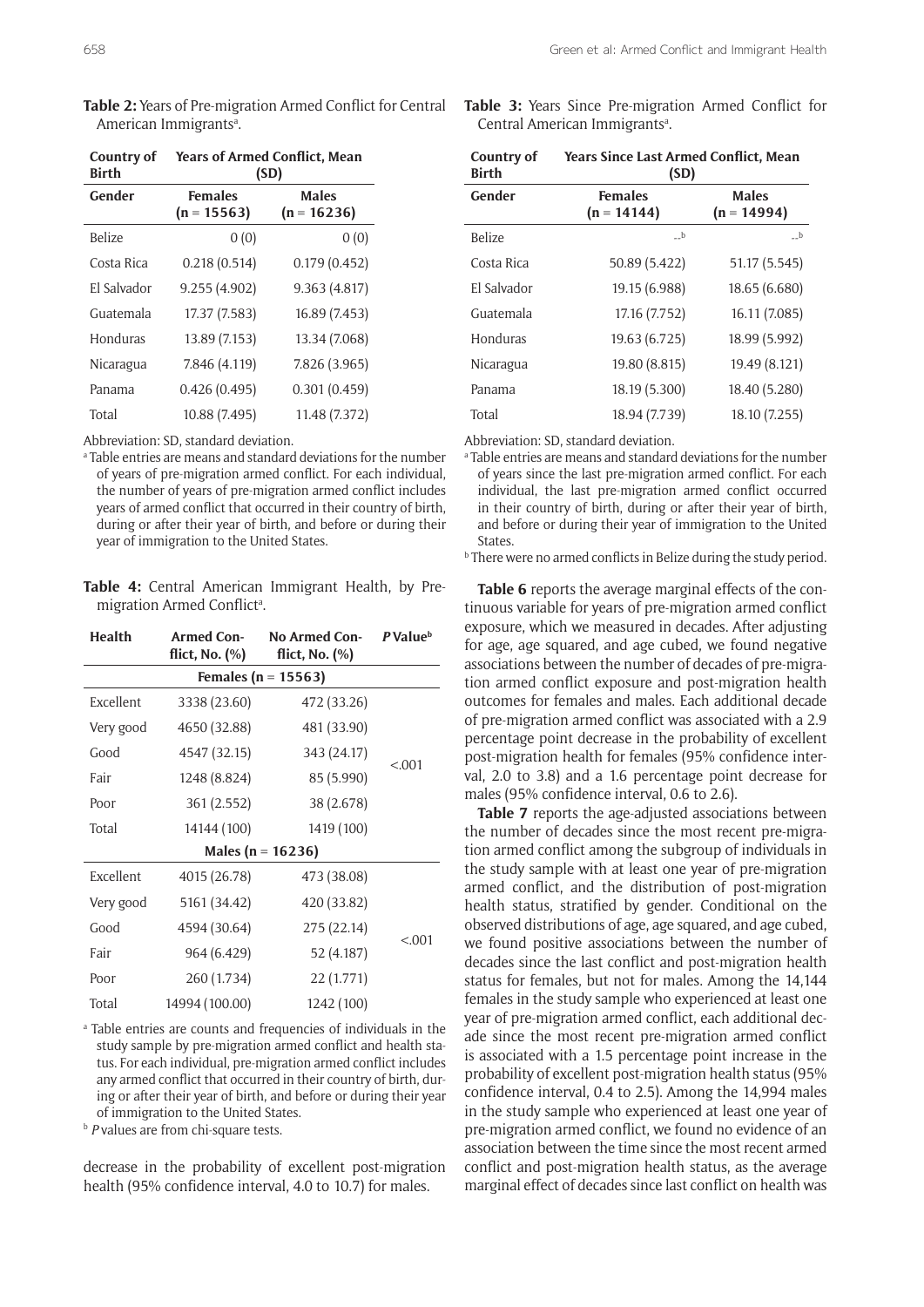| Health            | Incremental Effect <sup>b</sup> (95% Confidence Interval <sup>c</sup> ) |                                        |  |
|-------------------|-------------------------------------------------------------------------|----------------------------------------|--|
| <b>Unadjusted</b> |                                                                         |                                        |  |
| Gender            | Females ( $n = 15563$ )                                                 | Males ( $n = 16236$ )                  |  |
| Excellent         | $-0.0892$ ( $-0.115, -0.0637$ )                                         | $-0.0824(-0.116,-0.0488)$              |  |
| Very good         | $-0.0118$ ( $-0.0137$ , $-0.00982$ )                                    | $-0.00461$ ( $-0.00663$ , $-0.00259$ ) |  |
| Good              | 0.0562(0.0402, 0.0722)                                                  | 0.0568(0.0341, 0.0795)                 |  |
| Fair              | 0.0321 (0.0241, 0.0400)                                                 | 0.0218(0.0142, 0.0293)                 |  |
| Poor              | 0.0127 (0.00974, 0.0157)                                                | 0.00843(0.00573, 0.0111)               |  |
|                   | <b>Adjustedd</b>                                                        |                                        |  |
| Gender            | Females ( $n = 15563$ )                                                 | Males ( $n = 16236$ )                  |  |
| Excellent         | $-0.0856$ $(-0.111, -0.0604)$                                           | $-0.0732$ ( $-0.107$ , $-0.0396$ )     |  |
| Very good         | $-0.0113$ ( $-0.0133$ , $-0.00944$ )                                    | $-0.00466$ ( $-0.00626$ , $-0.00307$ ) |  |
| Good              | 0.0541(0.0382, 0.0699)                                                  | 0.0507 (0.0279, 0.0735)                |  |
| Fair              | 0.0309(0.0230, 0.0388)                                                  | 0.0197(0.0119, 0.0276)                 |  |
| Poor              | 0.0120(0.00907, 0.0149)                                                 | 0.00748(0.00474, 0.0102)               |  |

Table 5: Pre-migration Armed Conflict and Central American Immigrant Health<sup>a</sup>.

a Table entries are incremental effects and 95% confidence intervals for the associations between pre-migration armed conflict and post-migration health status. For each individual, pre-migration armed conflict includes any armed conflict that occurred in their country of birth, during or after their year of birth, and before or during their year of immigration to the United States. Incremental effects and 95% confidence intervals are estimated using sample weights. b

<sup>b</sup> Incremental effects are from ordered probit regressions of the distribution of health status on pre-migration armed conflict.

 $\mathfrak{c}\,$  95% confidence intervals are computed using the delta method.

d Adjusted incremental effects and 95% confidence intervals are conditioned on the observed distributions of age, age-squared, and age-cubed.

Table 6: Decades of Pre-migration Armed Conflict and Central American Immigrant Health<sup>a</sup>.

| <b>Health</b>     | Average Marginal Effect <sup>b</sup> (95% Confidence Interval <sup>c</sup> ) |                                        |  |
|-------------------|------------------------------------------------------------------------------|----------------------------------------|--|
| <b>Unadjusted</b> |                                                                              |                                        |  |
| Gender            | Females ( $n = 15563$ )                                                      | Males ( $n = 16236$ )                  |  |
| Excellent         | $-0.0373(-0.0460,-0.0286)$                                                   | $-0.0293(-0.0389, -0.0197)$            |  |
| Very good         | $-0.00895(-0.0111,-0.00681)$                                                 | $-0.00440$ ( $-0.00592$ , $-0.00287$ ) |  |
| Good              | 0.0234 (0.0179, 0.0289)                                                      | 0.0206 (0.0139, 0.0274)                |  |
| Fair              | 0.0158(0.0121, 0.0195)                                                       | 0.00915(0.00611, 0.0122)               |  |
| Poor              | 0.00705 (0.00532, 0.00878)                                                   | 0.00390(0.00258, 0.00522)              |  |
|                   | <b>Adjustedd</b>                                                             |                                        |  |
| Gender            | Females ( $n = 15563$ )                                                      | Males ( $n = 16236$ )                  |  |
| Excellent         | $-0.0287$ ( $-0.0376$ , $-0.0198$ )                                          | $-0.0163$ ( $-0.0263$ , $-0.00621$ )   |  |
| Very good         | $-0.00676$ ( $-0.00887, -0.00465$ )                                          | $-0.00241$ ( $-0.00390, -0.000914$ )   |  |
| Good              | 0.0181(0.0124, 0.0237)                                                       | 0.0115 (0.00439, 0.0186)               |  |
| Fair              | 0.0121 (0.00837, 0.0159)                                                     | 0.00509 (0.00192, 0.00826)             |  |
| Poor              | 0.00525(0.00358, 0.00693)                                                    | 0.00210 (0.000803, 0.00339)            |  |

a Table entries are average marginal effects and 95% confidence intervals for the associations between the number of decades of premigration armed conflict and post-migration health status. For each individual, the number of decades of pre-migration armed conflict includes armed conflicts that occurred in their country of birth, during or after their year of birth, and before or during their year of immigration to the United States. Average marginal effects and 95% confidence intervals are estimated using sample weights. b

**b** Average marginal effects are from ordered probit regressions of the distribution of health status on the number of decades of premigration armed conflict.

 $\mathfrak{c}\,$  95% confidence intervals are computed using the delta method.

d Adjusted average marginal effects and 95% confidence intervals are conditioned on the observed distributions of age, age-squared, and age-cubed.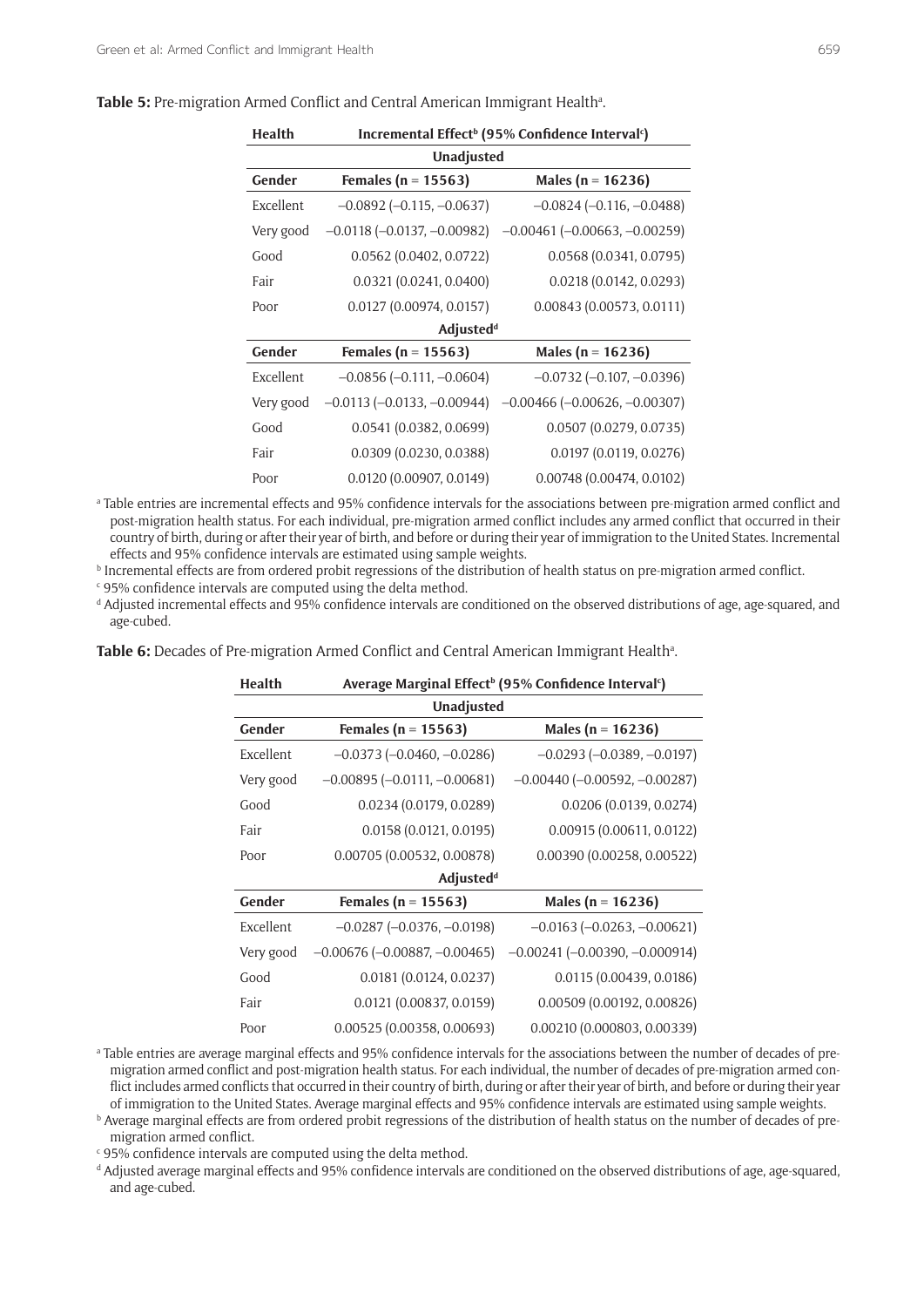| Average Marginal Effect <sup>b</sup> (95% Confidence Interval <sup>c</sup> ) |                                       |  |  |
|------------------------------------------------------------------------------|---------------------------------------|--|--|
| <b>Unadjusted</b>                                                            |                                       |  |  |
| Females ( $n = 14144$ )                                                      | Males ( $n = 14994$ )                 |  |  |
| $-0.0430$ ( $-0.0514$ , $-0.0346$ )                                          | $-0.0494 (-0.0599, -0.0388)$          |  |  |
| $-0.0118 (-0.0144, -0.00915)$                                                | $-0.00861$ ( $-0.0109$ , $-0.00630$ ) |  |  |
| 0.0274(0.0221, 0.0327)                                                       | 0.0354(0.0277, 0.0430)                |  |  |
| 0.0192(0.0152, 0.0233)                                                       | 0.0161(0.0125, 0.0197)                |  |  |
| 0.00815(0.00623, 0.0101)                                                     | 0.00648 (0.00471, 0.00825)            |  |  |
| <b>Adjustedd</b>                                                             |                                       |  |  |
| Females ( $n = 14144$ )                                                      | Males ( $n = 14994$ )                 |  |  |
| 0.0146(0.00446, 0.0247)                                                      | $-0.00103$ $(-0.0132, 0.0112)$        |  |  |
| 0.00393(0.00124, 0.00661)                                                    | $-0.000176$ $(-0.00228, 0.00193)$     |  |  |
| $-0.00929$ ( $-0.0158$ , $-0.00283$ )                                        | $0.000736 (-0.00802, 0.00949)$        |  |  |
| $-0.00649$ ( $-0.0110, -0.00200$ )                                           | $0.000334 (-0.00364, 0.00430)$        |  |  |
| $-0.00271(-0.00457, -0.000846)$                                              | $0.000133 (-0.00145, 0.00171)$        |  |  |
|                                                                              |                                       |  |  |

Table 7: Decades Since Pre-migration Armed Conflict and Central American Immigrant Health<sup>a</sup>.

a Table entries are average marginal effects and 95% confidence intervals for the associations between the number of decades since the last pre-migration armed conflict and post-migration health status. For each individual, the last pre-migration armed conflict occurred in their country of birth, during or after their year of birth, and before or during their year of immigration to the United States. Average marginal effects and 95% confidence intervals are estimated using sample weights. b

**b** Average marginal effects are from ordered probit regressions of the distribution of health status on decades since pre-migration armed conflict.

c 95% confidence intervals are computed using the delta method.

d Adjusted average marginal effects and 95% confidence intervals are conditioned on the observed distributions of age, age-squared, and age-cubed.

not statistically significantly different from 0 for males (95% confidence interval, –0.001 to 0.002).

#### **Discussion**

Overall, we found that pre-migration exposure to armed conflict in Central America is negatively associated with post-migration health status in the United States. Using a dichotomous indicator for any pre-migration armed conflict, and a continuous variable for years of pre-migration armed conflict, we found that these results are statistically significant after adjusting for individual age differences. The post-migration health effects of pre-migration armed conflict were similar for males and females overall. This finding is consistent with the results of Li and Wen [27: p487], who find health effects of armed conflicts on females and males using a global cross-national timeseries dataset, and is also consistent with the results of Joly and Wheaton [35: p98], who find health effects of pre-migration armed conflicts on females and males using a Canadian dataset. We did find evidence of gender differences in the duration of the effects. The health effects of armed conflict faded over time for females in our study sample, while the health effects of armed conflict persisted over time for males.

While our study extends the literature on health effects of armed conflict to include post-migration outcomes, the research design of our study does come with several caveats and limitations. Our data on country and year of birth, and year of immigration to the United States, oversimplify the temporal ordering of locations within the life course of each individual, as some individuals in our sample may have lived in multiple countries between residing in their country of birth and immigrating to the United States. Our data is also limited by its outcome measure of self-reported health status, which does not differentiate between the mental health and physical health components of health effects that can result from armed conflicts.

Further research into the post-migration health effects of pre-migration armed conflict might help to address some of the limitations inherent in our study design given the data available for analysis. Researchers should collect more data on the temporal ordering of different locations that individuals live between their country of birth and their country of destination. More studies on the postmigration health effects of pre-migration armed conflict are needed to separately measure the mental health effects and the physical health effects of different premigration exposures including but not limited to armed conflict. The general research design employed in this study can be expanded to study armed conflicts in regions other than Central America and to study other pre-migration exposures.

# **Competing Interests**

The authors have no competing interests to declare.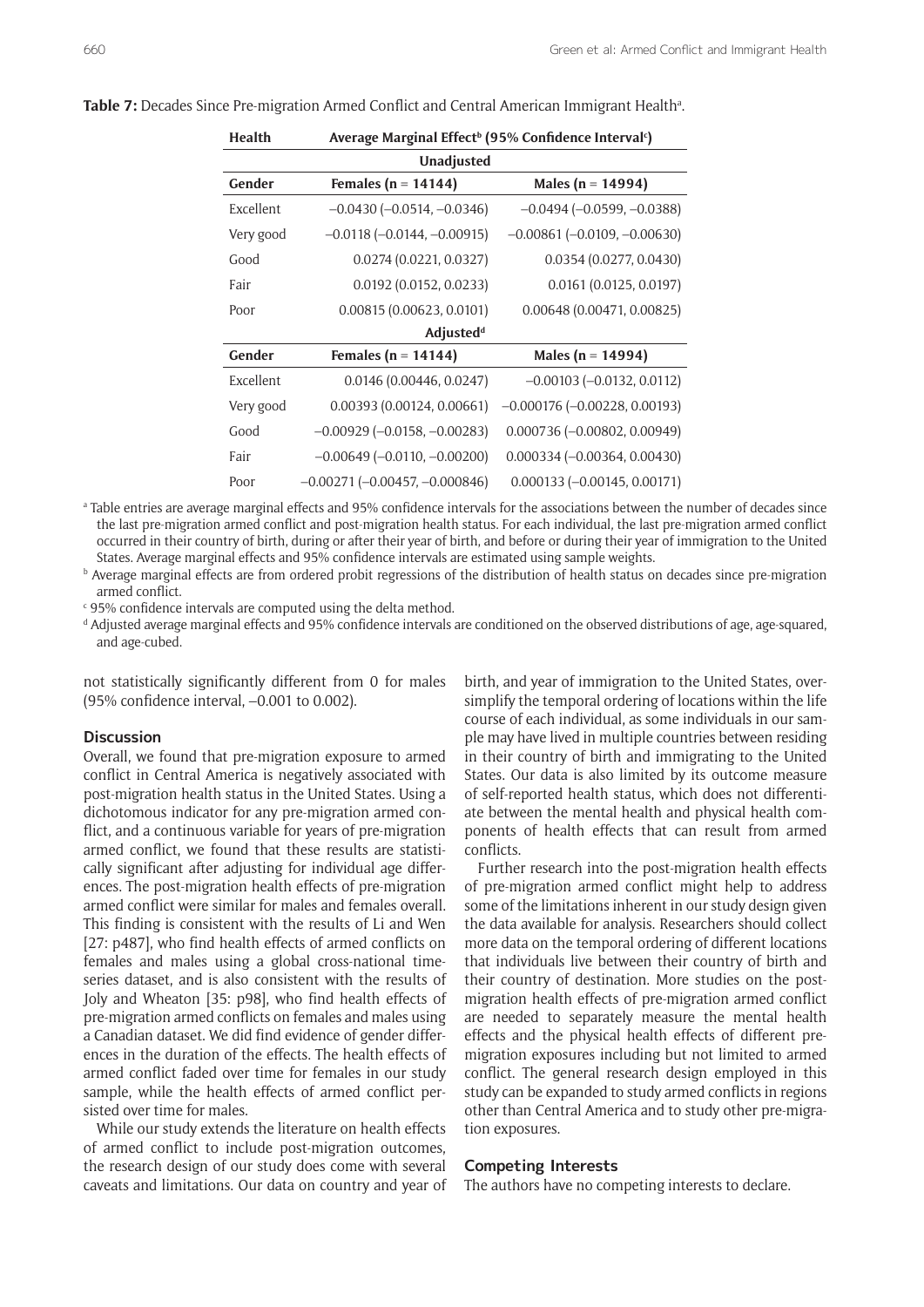#### **Author Contribution**

All authors had access to the data and a role in writing the manuscript.

# **References**

- 1. **Pedersen D.** Political violence, ethnic conflict, and contemporary wars: Broad implications for health and social well-being. *Soc Sci Med*. 2002; 55(2): 175–190. DOI: [https://doi.org/10.1016/](https://doi.org/10.1016/S0277-9536(01)00261-1) [S0277-9536\(01\)00261-1](https://doi.org/10.1016/S0277-9536(01)00261-1)
- 2. **Murray CJL.** Armed conflict as a public health problem. *BMJ*. 2002; 324(7333): 346–349. DOI: [https://](https://doi.org/10.1136/bmj.324.7333.346) [doi.org/10.1136/bmj.324.7333.346](https://doi.org/10.1136/bmj.324.7333.346)
- 3. **Pedersen D.** Reframing political violence and mental health outcomes: Outlining a research and action agenda for Latin America and the Caribbean region. *Cien Saude Colet*. 2006; 11(2): 293–302. DOI: [https://](https://doi.org/10.1590/S1413-81232006000200008) [doi.org/10.1590/S1413-81232006000200008](https://doi.org/10.1590/S1413-81232006000200008)
- 4. **Wiist WH, Barker K, Arya N,** et al. The role of public health in the prevention of war: Rationale and competencies. *Am J Public Health*. 2014; 104(6): e34–e37. DOI: [https://doi.org/10.2105/](https://doi.org/10.2105/AJPH.2013.301778) [AJPH.2013.301778](https://doi.org/10.2105/AJPH.2013.301778)
- 5. **Joshi M.** Comprehensive peace agreement implementation and reduction in neonatal, infant and under-5 mortality rates in post-armed conflict states, 1989–2012. *BMC Int Health Hum Rights*. 2015; 15(1): 27. DOI: [https://doi.org/10.1186/](https://doi.org/10.1186/s12914-015-0066-7) [s12914-015-0066-7](https://doi.org/10.1186/s12914-015-0066-7)
- 6. **Leaning J** and **Guha-Sapir D.** Natural disasters, armed conflict, and public health. *N Engl J Med*. 2013; 369(19): 1836–1842. DOI: [https://doi.](https://doi.org/10.1056/NEJMra1109877) [org/10.1056/NEJMra1109877](https://doi.org/10.1056/NEJMra1109877)
- 7. **Flores W, Ruano AL** and **Funchal DP.** Social participation within a context of political violence: Implications for the promotion and exercise of the right to health in Guatemala. *Health Hum Rights*. 2009; 11(1): 37–48. DOI: [https://doi.](https://doi.org/10.2307/40285216) [org/10.2307/40285216](https://doi.org/10.2307/40285216)
- 8. **Klare MT, Levy BS** and **Sidel VW.** The public health implications of resource wars. *Am J Public Health*. 2011; 101(9): 1615–1619. DOI: [https://doi.](https://doi.org/10.2105/AJPH.2011.300267) [org/10.2105/AJPH.2011.300267](https://doi.org/10.2105/AJPH.2011.300267)
- 9. **Toole MJ** and **Waldman RJ.** The public health aspects of complex emergencies and refugee situations. *Annu Rev Public Health*. 1997; 18: 283–312. DOI: [https://doi.org/10.1146/annurev.](https://doi.org/10.1146/annurev.publhealth.18.1.283) [publhealth.18.1.283](https://doi.org/10.1146/annurev.publhealth.18.1.283)
- 10. **Levy BS** and **Sidel VW.** Documenting the effects of armed conflict on population health. *Annu Rev Public Health*. 2016; 37: 205–218. DOI: [https://doi.](https://doi.org/10.1146/annurev-publhealth-032315-021913) [org/10.1146/annurev-publhealth-032315-021913](https://doi.org/10.1146/annurev-publhealth-032315-021913)
- 11. **Lykes MB** and **Hershberg RM.** Continuities and discontinuities in human rights violations: Historically situating the psychosocial effects of migration. *J Soc Issues*. 2015; 71(2): 244–263. DOI: [https://doi.](https://doi.org/10.1111/josi.12108) [org/10.1111/josi.12108](https://doi.org/10.1111/josi.12108)
- 12. **Vigod SN, Bagadia AJ, Hussain-Shamsy N, Fung K, Sultana A** and **Dennis CLE.** Postpartum mental health of immigrant mothers by region of

origin, time since immigration, and refugee status: A population-based study. *Arch Womens Ment Health*. 2017; 1–9. DOI: [https://doi.org/10.1007/](https://doi.org/10.1007/s00737-017-0721-1) [s00737-017-0721-1](https://doi.org/10.1007/s00737-017-0721-1)

- 13. **Kim I.** Beyond trauma: Post-resettlement factors and mental health outcomes among Latino and Asian refugees in the United States. *J Immigr Minor Health*. 2016; 18(4): 740–748. DOI: [https://doi.](https://doi.org/10.1007/s10903-015-0251-8) [org/10.1007/s10903-015-0251-8](https://doi.org/10.1007/s10903-015-0251-8)
- 14. **Yun K, Mohamad Z, Kiss L, Annamalai A** and **Zimmerman C.** History of persecution and health outcomes among U.S. refugees. *J Immigr Minor Health*. 2016; 18(1): 263–269. DOI: [https://doi.](https://doi.org/10.1007/s10903-015-0176-2) [org/10.1007/s10903-015-0176-2](https://doi.org/10.1007/s10903-015-0176-2)
- 15. **Fazel M, Reed RV, Panter-Brick C** and **Stein A.** Mental health of displaced and refugee children resettled in high-income countries: Risk and protective factors. *Lancet*. 2012; 379(9812): 266–282. DOI: [https://doi.org/10.1016/S0140-6736\(11\)60051-2](https://doi.org/10.1016/S0140-6736(11)60051-2)
- 16. **Ghobarah HA, Huth P** and **Russett B.** The postwar public health effects of civil conflict. *Soc Sci Med*. 2004; 59(4): 869–884. DOI: [https://doi.](https://doi.org/10.1016/j.socscimed.2003.11.043) [org/10.1016/j.socscimed.2003.11.043](https://doi.org/10.1016/j.socscimed.2003.11.043)
- 17. **Hauck K, Martin S** and **Smith PC.** Priorities for action on the social determinants of health: Empirical evidence on the strongest associations with life expectancy in 54 low-income countries, 1990–2012. *Soc Sci Med*. 2016; 167: 88–98. DOI: [https://doi.](https://doi.org/10.1016/j.socscimed.2016.08.035) [org/10.1016/j.socscimed.2016.08.035](https://doi.org/10.1016/j.socscimed.2016.08.035)
- 18. **Munjiza J, Britvic D, Radman M** and **Crawford MJ.** Severe war-related trauma and personality pathology: A case-control study. *BMC Psychiatry*. 2017; 17(1). DOI: <https://doi.org/10.1186/s12888-017-1269-3>
- 19. **De Jong JTVM, Komproe IH** and **Van Ommeren M.**  Common mental disorders in postconflict settings. *Lancet*. 2003; 361(9375): 2128–2130. DOI: [https://](https://doi.org/10.1016/S0140-6736(03)13692-6) [doi.org/10.1016/S0140-6736\(03\)13692-6](https://doi.org/10.1016/S0140-6736(03)13692-6)
- 20. **Bohra-Mishra P** and **Massey DS.** Individual decisions to migrate during civil conflict. *Demography*. 2011; 48(2): 401–424. DOI: [https://doi.](https://doi.org/10.1007/s13524-011-0016-5) [org/10.1007/s13524-011-0016-5](https://doi.org/10.1007/s13524-011-0016-5)
- 21. **Fortuna LR, Álvarez K, Ramos Ortiz Z,** et al. Mental health, migration stressors and suicidal ideation among Latino immigrants in Spain and the United States. *Eur Psychiatry*. 2016; 36: 15–22. DOI: [https://](https://doi.org/10.1016/j.eurpsy.2016.03.001) [doi.org/10.1016/j.eurpsy.2016.03.001](https://doi.org/10.1016/j.eurpsy.2016.03.001)
- 22. **Bogic M, Njoku A** and **Priebe S.** Long-term mental health of war-refugees: A systematic literature review. *BMC Int Health Hum Rights*. 2015; 15(1): 29. DOI: <https://doi.org/10.1186/s12914-015-0064-9>
- 23. **Garfield RM, Polonsky J** and **Burkle FM.** Changes in size of populations and level of conflict since World War II: Implications for health and health services. *Disaster Med Public Health Prep*. 2012; 6(3): 241–246. DOI: [https://doi.org/10.1001/](https://doi.org/10.1001/dmp.2012.37) [dmp.2012.37](https://doi.org/10.1001/dmp.2012.37)
- 24. **Ostera GR, Blum JR** and **Mejia R.** Immigrant populations: Global health in our backyard. *Ann Glob Health*. 2014; 80(6): 429–431. DOI: [https://doi.](https://doi.org/10.1016/j.aogh.2015.01.002) [org/10.1016/j.aogh.2015.01.002](https://doi.org/10.1016/j.aogh.2015.01.002)